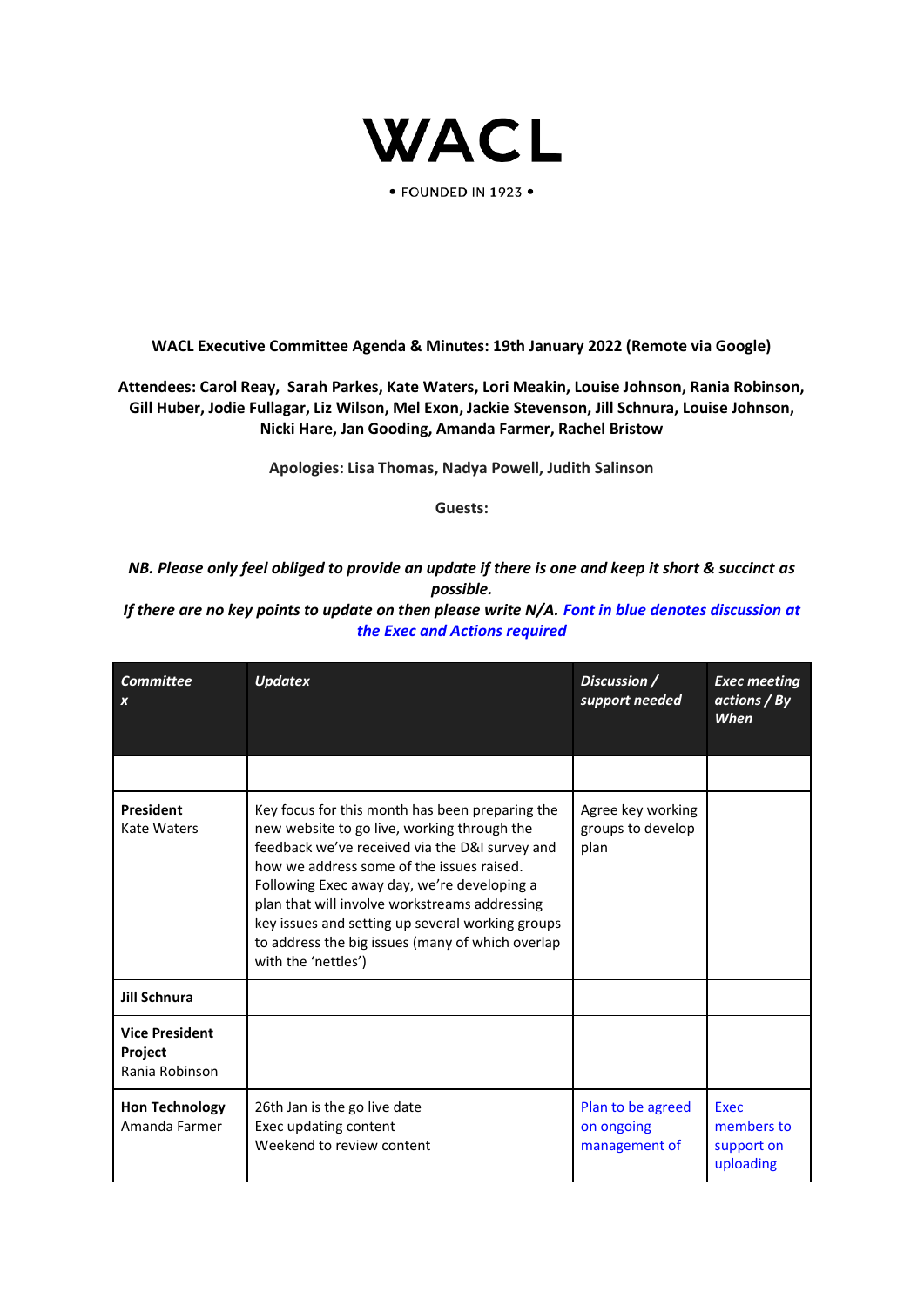|                                      | Kate will be sending a letter out to members on<br>the website update and what is happening                                                                                                                                                                                        | the site and<br>content creation -   | content this<br>week                                                                                                                                                                                                                                                                     |
|--------------------------------------|------------------------------------------------------------------------------------------------------------------------------------------------------------------------------------------------------------------------------------------------------------------------------------|--------------------------------------|------------------------------------------------------------------------------------------------------------------------------------------------------------------------------------------------------------------------------------------------------------------------------------------|
|                                      |                                                                                                                                                                                                                                                                                    | Amanda to<br>consider and<br>confirm | Please can<br>the exec<br>check their<br>own personal<br>profile and<br>make sure<br>that it has the<br>year you<br>joined WACL,<br>Linkein<br>profile,<br>current role<br>etc. Kate<br>sending a link<br>to the staging<br>site for<br>everyone to<br>update<br>please - by<br>27th Jan |
| <b>New Members</b><br>Louise Johnson |                                                                                                                                                                                                                                                                                    |                                      |                                                                                                                                                                                                                                                                                          |
| <b>Associates</b><br>Judith Salinson |                                                                                                                                                                                                                                                                                    |                                      |                                                                                                                                                                                                                                                                                          |
| <b>Talent Awards</b><br>Nicki Hare   | 148 submissions                                                                                                                                                                                                                                                                    |                                      |                                                                                                                                                                                                                                                                                          |
|                                      | Judging and moderation was completed by<br>16 <sup>th</sup> December (9 papers)                                                                                                                                                                                                    |                                      |                                                                                                                                                                                                                                                                                          |
|                                      | 46 papers shortlisted for interview                                                                                                                                                                                                                                                |                                      |                                                                                                                                                                                                                                                                                          |
|                                      | Letters sent to everyone thanking them for their<br>involvement.                                                                                                                                                                                                                   |                                      |                                                                                                                                                                                                                                                                                          |
|                                      | Shortlisted candidates will attend virtual<br>interviews this year. They have been asked to<br>prepare a 10 minute presentation to include<br>their personal interests/professional goals/them<br>as a brand, and anything else that they think will<br>support their application. |                                      |                                                                                                                                                                                                                                                                                          |
|                                      | Bursary budget: up to £60,000                                                                                                                                                                                                                                                      |                                      |                                                                                                                                                                                                                                                                                          |
|                                      | Interviews: Dates: 24/25/27th January                                                                                                                                                                                                                                              |                                      |                                                                                                                                                                                                                                                                                          |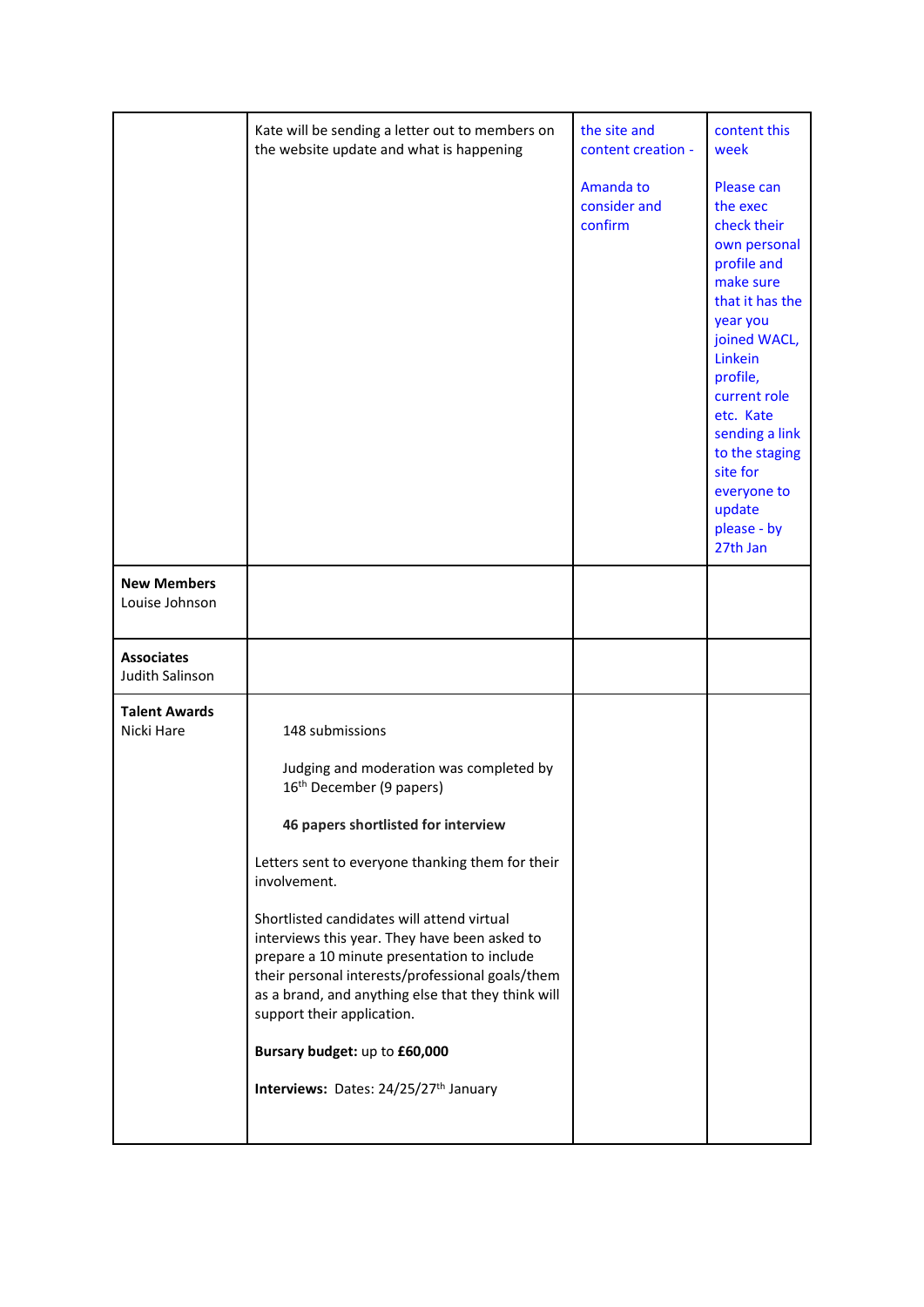| <b>Members</b><br><b>Inspiration and</b><br><b>Support</b><br>Lisa Thomas | Key areas of focus:<br>New members welcome and plan for<br>1.<br>the year. LT to work with Emma S and<br>Davina on a welcome drinks to tie in<br>with VP drinks and attendance at the<br>Feb 1st dinner.<br>2. Unashamedly - Vic F and her team are<br>working towards a members only talent<br>festival at the AGM.<br>Inclusive fun - LT working with Sam P<br>3.<br>and Helen W-P on a member-meet-<br>member 'game' at Feb 1st dinner as<br>well as a re-birth of postcode parties.<br>LT to brief them on super- connectors<br>breakfasts.<br>Mentoring - Amelia T has come up with<br>4.<br>some great thoughts on how we evolve<br>the mentoring that we currently offer.<br>However, in the short term we need to<br>simplify the communication of what<br>members get and what members<br>receive from each of the mentoring<br>programmes. The positioning is<br>confusing and there are too many<br>emails being sent to members asking<br>them to mentor. The lines between the<br>different mentoring programmes are<br>very blurred.<br>5.<br>Members value proposition - LT<br>working with Jo Arden on the overall<br>WACL proposition.<br>About to share the invites/ dates for the<br>6.<br>IWD (week) Menopause events with<br>members | LT/KW meeting to<br>agree next steps<br>with Emma S and<br>Davina.<br>VF to discuss<br>budget with KW<br>and RB<br>Will need input<br>from KW and Exec<br>as well as<br>members | LT to work<br>with AT and<br>bring back<br>the proposed<br>positioning to<br>the Feb Exec.<br>LT/JA to<br>share with<br>Exec at<br>earliest<br>opportunity -<br>will aim for<br>Feb but it<br>may be<br>March before<br>we have the<br>final output. |
|---------------------------------------------------------------------------|-----------------------------------------------------------------------------------------------------------------------------------------------------------------------------------------------------------------------------------------------------------------------------------------------------------------------------------------------------------------------------------------------------------------------------------------------------------------------------------------------------------------------------------------------------------------------------------------------------------------------------------------------------------------------------------------------------------------------------------------------------------------------------------------------------------------------------------------------------------------------------------------------------------------------------------------------------------------------------------------------------------------------------------------------------------------------------------------------------------------------------------------------------------------------------------------------------------------------------------------------------------|---------------------------------------------------------------------------------------------------------------------------------------------------------------------------------|------------------------------------------------------------------------------------------------------------------------------------------------------------------------------------------------------------------------------------------------------|
| <b>Hon Dinner Sec</b><br>Jodie Fullagar                                   |                                                                                                                                                                                                                                                                                                                                                                                                                                                                                                                                                                                                                                                                                                                                                                                                                                                                                                                                                                                                                                                                                                                                                                                                                                                           |                                                                                                                                                                                 |                                                                                                                                                                                                                                                      |
| <b>WACL 100</b><br>Carol Reay<br><b>Christmas Gala</b>                    | <b>Strategic Theme agreed</b><br>Populating a calendar of activity<br>Reviewing past celebration activity<br>3rd September is the anniversary<br>Meeting with Co Chairs to ensure WACL 100 is<br>throughout the next year<br>Fundraising team meeting with Gala and Festival<br>to coordinate                                                                                                                                                                                                                                                                                                                                                                                                                                                                                                                                                                                                                                                                                                                                                                                                                                                                                                                                                             | Ideas for potential<br>Patrons<br>Ideas for gifts for<br><b>WACL Members</b>                                                                                                    | <b>Podcast</b><br>discussion to<br>be had to join<br>all elements<br>together<br><b>WACL Wire,</b><br><b>VP</b> project<br>etc                                                                                                                       |
| Sarah Parkes                                                              |                                                                                                                                                                                                                                                                                                                                                                                                                                                                                                                                                                                                                                                                                                                                                                                                                                                                                                                                                                                                                                                                                                                                                                                                                                                           |                                                                                                                                                                                 |                                                                                                                                                                                                                                                      |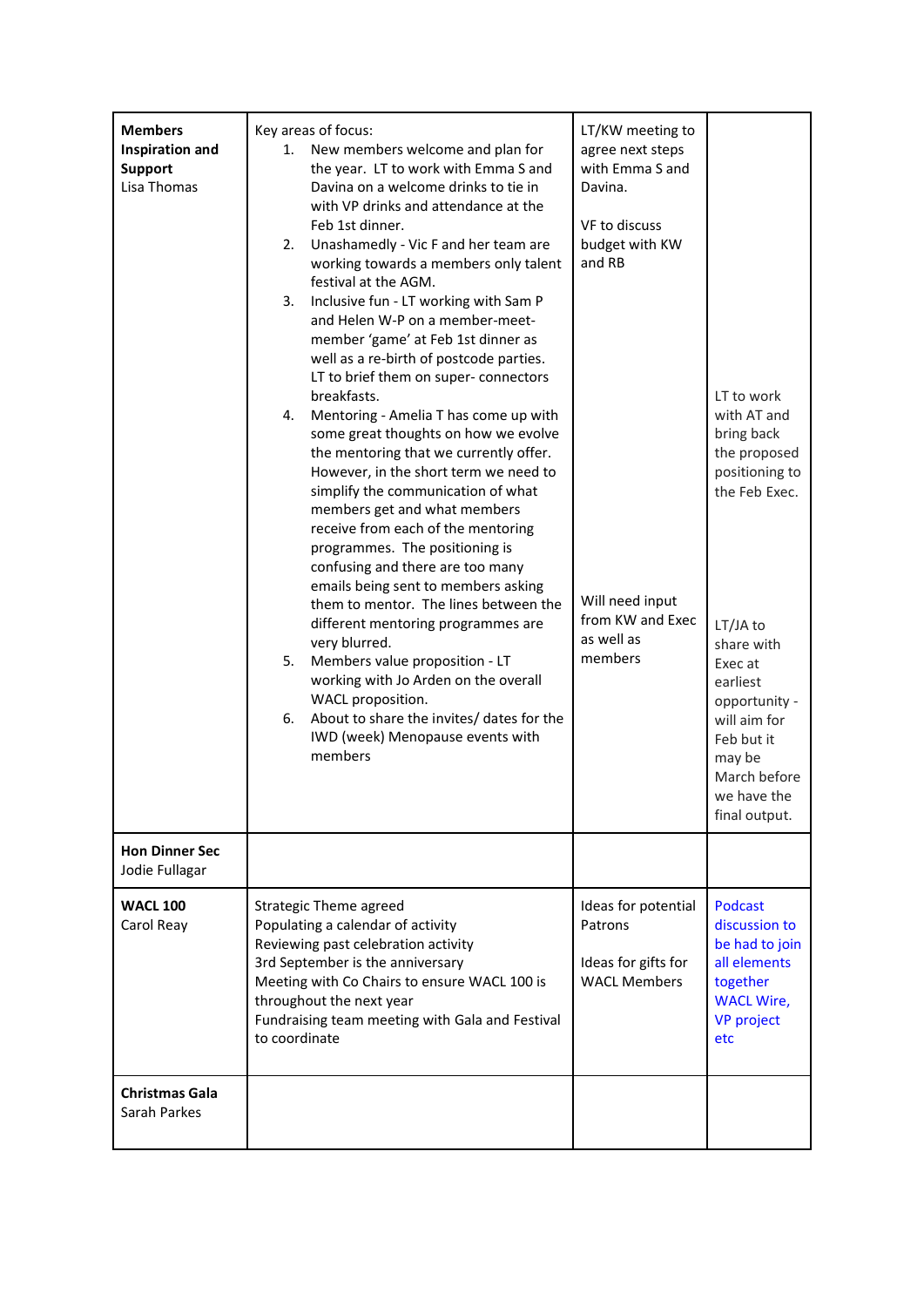| <b>Talent Festival</b><br>Liz Wilson                                             | Update to be shared in January exec meeting.<br>Good progress on signing up sponsors (five<br>partners to date) and speakers. Marketing plan is<br>complete and the Committee are now working<br>on creative development, securing inventory and<br>getting ready to start selling tickets in earnest.<br>2021 - Biggest year in terms of attendance and<br>money raised.<br>FOT 2022 Ambition shared with Exec<br>More aligned to the WACL Talent Pillar,<br>the Presidential agenda<br>Increase reach through digital<br>Increase impact on to the next<br>generation<br>More enduring impact of the content<br>Updated on Speakers and shape of the day with<br>Keynotes, Fireside chat and Coaching<br>Next steps shared | Discussion of how<br>to create a 'hall 2'<br>feeling -<br>potentially at the<br>venue - Liz to<br>investigate<br>Video content and<br>'evergreen<br>content' to be<br>investigated - Liz<br>to discuss further<br>Jackie, Liz and<br><b>Kate to discuss</b><br>additional speaker | <b>Support in</b><br>selling tickets<br>from all<br>please<br>Support or<br>advice on<br>sponsors<br>please |
|----------------------------------------------------------------------------------|------------------------------------------------------------------------------------------------------------------------------------------------------------------------------------------------------------------------------------------------------------------------------------------------------------------------------------------------------------------------------------------------------------------------------------------------------------------------------------------------------------------------------------------------------------------------------------------------------------------------------------------------------------------------------------------------------------------------------|-----------------------------------------------------------------------------------------------------------------------------------------------------------------------------------------------------------------------------------------------------------------------------------|-------------------------------------------------------------------------------------------------------------|
| <b>Talent Sessions</b><br><b>Mentoring &amp;</b><br><b>Events</b><br>Dawn Paine  | Talent Sessions 2nd round launch to mentees<br>starts w/c 24th with a major push including a<br>new testimonial film from mentees.<br>New date for our Talent Sessions event is March<br>17th focused on Creative Bravery - speakers<br>include Laura Jordan Bambach, Sophie<br>Devonshire, Radha Davies, Jamal Edwards and<br>Sandevan Manjeetha (Futures).                                                                                                                                                                                                                                                                                                                                                                 | <b>Support from Exec</b><br>to promote new<br>round on socials<br>w/c 24th and early<br>Feb.                                                                                                                                                                                      |                                                                                                             |
| Inclusion &<br><b>Diversity</b><br>Jan Gooding,<br>Tanya Joseph,<br>Nadya Powell | Listening Report completed and circulated to<br>Exec, together with D&I survey debrief and<br>additional feedback provided to Merry Baskin,<br>for discussion at Strategy session                                                                                                                                                                                                                                                                                                                                                                                                                                                                                                                                            | How best to share<br>the findings with<br>the Club?                                                                                                                                                                                                                               | <b>TBC</b>                                                                                                  |
| <b>WACL</b><br><b>Communications</b><br>Lori Meakin                              | External comms focus for Jan, Feb & March will<br>be encouraging the next gen of female leaders to<br>sign up to Talent Mentoring and Talent Festival,<br>as it's such a valuable experience for those<br>women and an important generator of funds for<br>the club.<br>We're still keen to share the voices of more<br>WACL women in our PR, so are keen to hear<br>from anyone who has an opinion they want to<br>share that can inspire and/or support other                                                                                                                                                                                                                                                              | <b>Please can Exec</b><br>and committee<br>members share,<br>like or comment<br>on those posts, to<br>help spread the<br>word?<br>In the next Pres<br>newsletter, can<br>we issue a call for                                                                                      |                                                                                                             |